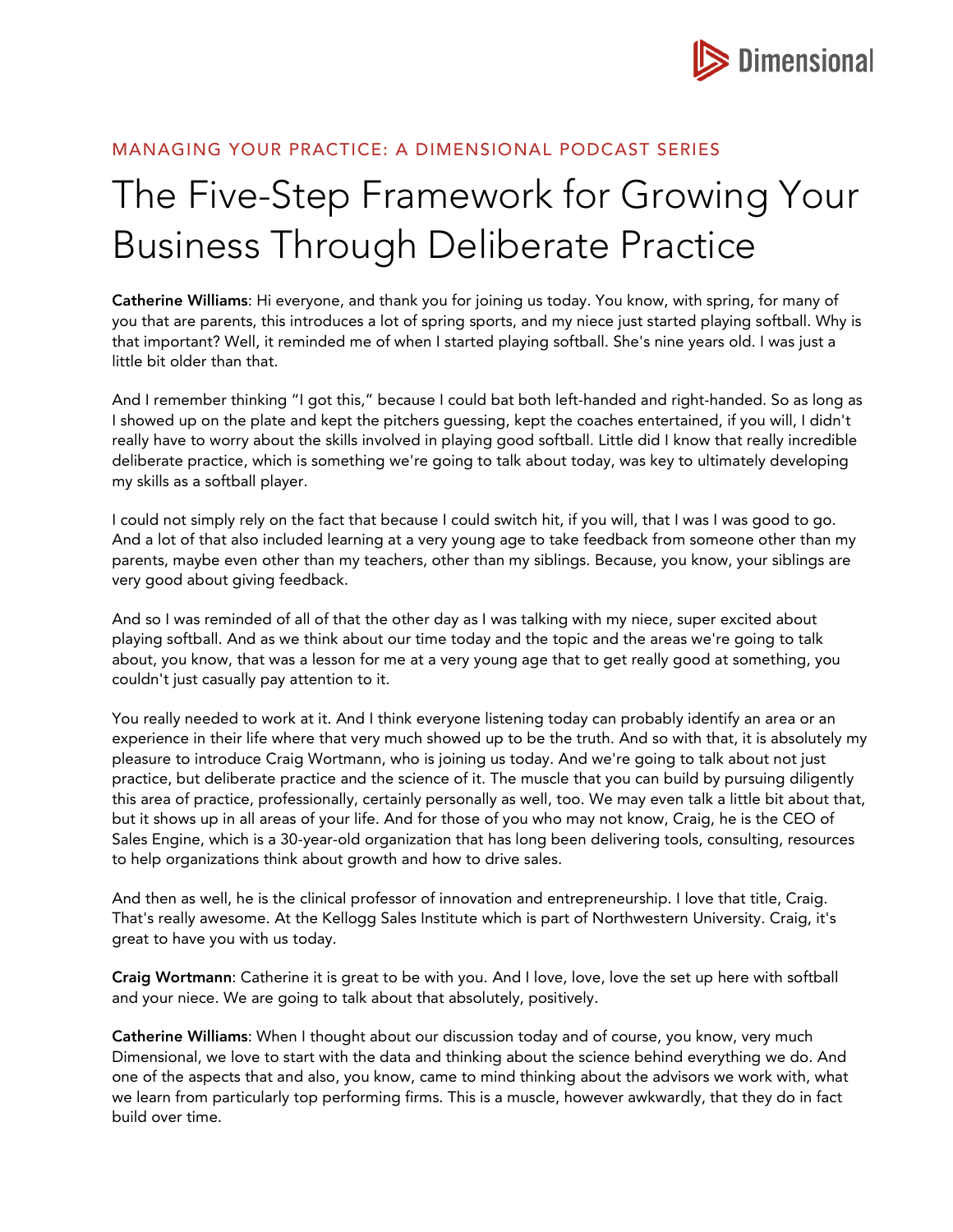This idea of getting very purposeful around practicing what it is that you're trying to achieve, soliciting really good feedback. So, you know, when I when we're asked frequently how do top performing firms grow? How do they develop their people? How do they enhance their client experience? This is an area that we are frequently talking about. And I know that you have done a ton of research on this.

There's a science behind it. There's a methodology behind it. I'm looking forward to talking about it today.

Craig Wortmann: I am as well. I can hardly wait to dig in. Let's jump in.

Catherine Williams: All right. Well, let's start with the why. Why is deliberate practice so important?

Craig Wortmann: The best way into this, Catherine, into this conversation is with a little thought experiment, and you and I can do it together and we can sort of recruit our audience to do it with us. So my question to you and to everyone is just answer this in your in your mind. It's a strange question. Have you ever had a bad taxi ride?

Have you ever had a bad taxi ride in New York or London or Chicago? Or Singapore or wherever? The answer is, of course you have. The next question gets even more weird, which is how is that possible? This person is a professional driver. Oftentimes taxicabs, Uber drivers, Lyft drivers drive eight, nine, 10, 11 hours a day, maybe five or six days a week.

These are professional drivers. So the question is, how is it that you can have a bad taxi ride? These are professional drivers. Well, we know the answer why. And what it turns out is we as drivers, myself included, by the way, and I'm not a professional driver, I'm just a driver. We engage in something called repetitive practice. Now, stop and think about that for a second and juxtapose that against a professional driver.

Craig Wortmann: My favorite professional driver is Danica Patrick, an Indy Car racer. And she's, you know, amazingly famous and an unbelievable driver. This is a woman who is driving a car 206 miles an hour in traffic where the traffic is about four inches away from her wheel. So this is an incredibly skilled, which is a word you used to describe you and your niece and softball, incredibly skilled, knowledgeable and disciplined person.

So now, if you and I, as just regular old drivers or taxi-cab drivers are engaging in repetitive practice, what makes Danica Patrick, Danica Patrick? Well, it's deliberate practice. And there is this enormous gap between what we do, which we refer to as automaticity or automatic experience. We just get in the car, and we are almost literally unconscious of what we're doing.

We just we have forgotten all the things we've learned. It's just a habit. And we just drive and we signal and we turn and we do this stuff or we just we're thinking about work the whole time or thinking about something else. Whereas when Danica Patrick gets in a race car, she is practicing deliberate practice. And you asked about the science.

So what we know from the science is that there are five things that have to be true to build a system of deliberate practice around yourself such that you behave more like an elite athlete, elite chess master, elite musician, elite Dimensional person, whatever it might be, versus engaging in repetitive practice where you're not getting feedback. So the person who deserves the most credit, in my judgment, for this is a guy who sadly passed away a couple of years ago named K. Anders Ericsson.

Craig Wortmann: He studied and you know, his research continues. His body of research continues. They study the science of deliberate practice or what's often referred to as the science of expertise. How do we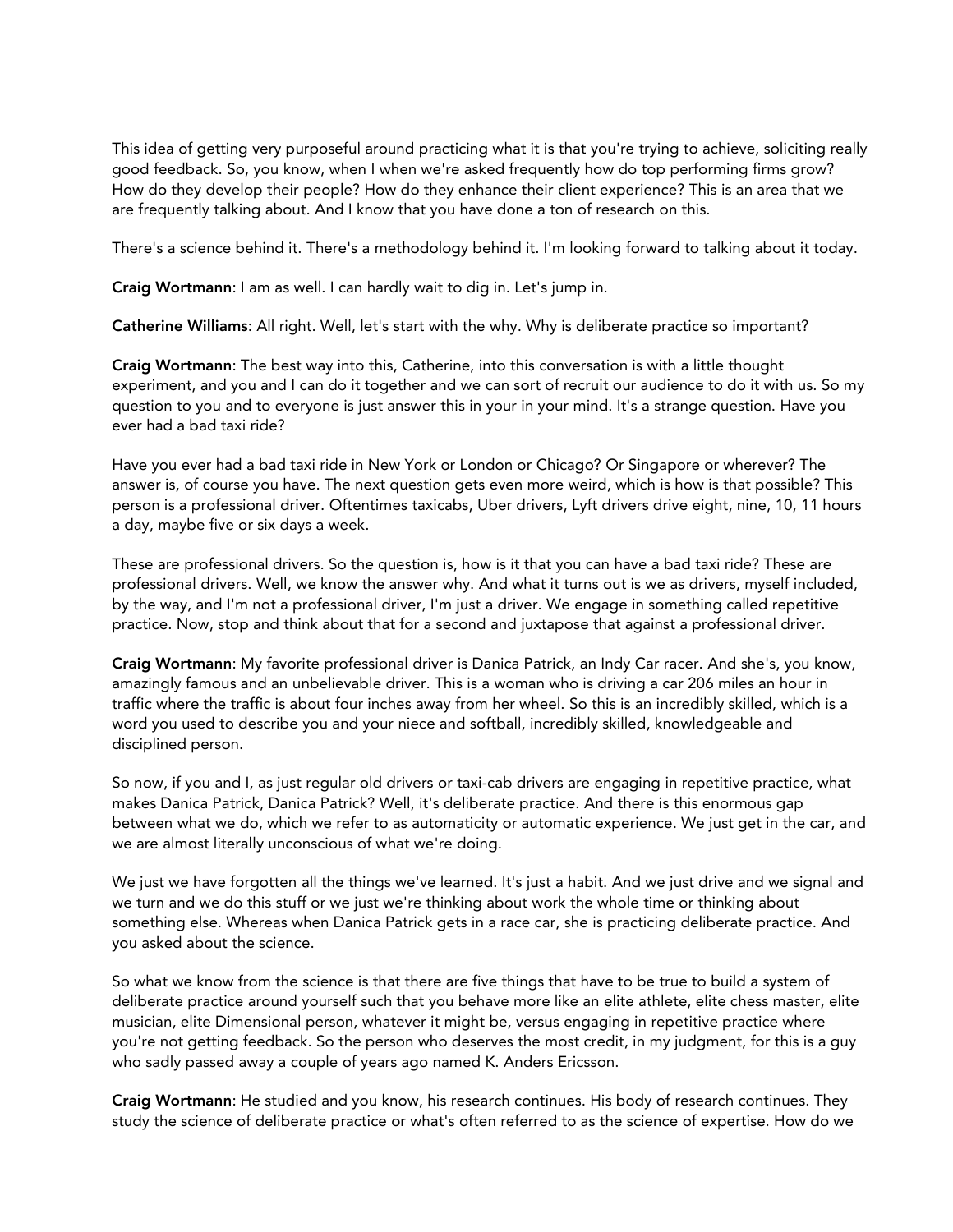develop expertise? And what they've discovered and where the research has really settled, and I'm just fascinated by, are these five things that have to be true. So I'm dying to talk to you about these, but let me pause there. Does that make sense so far?

Catherine Williams: It does. And I think the example of how, you know, essentially how we show up as drivers in day to day and even some of the things that we don't think about, versus what Danica has to do to, you know, to deliver is an incredible analogy. It's so true. And that is the difference that is exactly what we're going to talk about today.

And the idea ultimately, I hope with our listeners today is that you're going to come away with more than a few ideas and how we don't want you driving like Danica Patrick on an on the everyday streets. But you can probably at least feel like you're operating like Danica on that. So makes absolute sense. And I do want to delve into that science and what is the difference? What sets deliberate practice apart from the other ways that we might think about practicing to do something well?

Craig Wortmann: Well, we will do that now. You know what's interesting and it's what's fun about the sort of analog of driving is, of course, we're not talking about driving. We're talking about work. We're talking about our, as you said, our professional and our personal lives. How do we move through our days and how do we think about our own performance and how do we strive in certain areas of our lives to be 10 times better than we are right now?

And lest you and your audience think that's hyperbole, we have this notion at the business school at Kellogg, where I teach and have taught for years, we have this difference between an opinion and a point of view. An opinion is anything we want it to be. We all have opinions and you know, some you agree with, some we disagree with, but a point of view as an elevated standard, a point of view has evidence.

We can, you and I, and everyone listening can literally be 10 times better than we are right now at anything. Parenting, chess, music, selling, leading, anything. And what's so fascinating about the science is if we implement what we in learning as learning professionals tend to call a scaffolding, we implement a scaffolding of these five things around ourselves. We can begin. We can get on and stay on a journey to get 10 times better.

So let's look at each one of these and we'll I'll go through quickly, Catherine, and then I'll stop and then we can unpack whichever ones you want to. We can quickly unpack them all. Yep. Starts with number one. We must have, and this one sounds super simple and it's incredibly, weirdly hard to do.

We have to have a specific goal, we have to have measures by which we can measure our progress towards that goal, and we need a plan to make progress. That's the one that people usually and I do this, you know, I do workshops on this two or three times a week, literally. And that's the one where they go, "yeah, yeah Craig, I got, I got that, I got that." And the research would show we don't have that. We do not have that. So a specific goal.

The next one is a willingness to get out of your comfort zone. The next one is really interesting. And Anders Ericsson and others research has really revealed this over the last 20 years. We have to have a drive to try differently, not just harder. So, you know, when our wonderful parents told us growing up, you know, just try harder. When your softball coach, Catherine, told you "Catherine don't worry about that strikeout. Just try harder." You know what? That's fine advice. But it turns out it's not the best advice you can get.

The answer is try differently and that goes with the fourth thing that has to be true. So that's number three. The fourth thing to ask be true is we must have coaches and the coaches must have a mental representation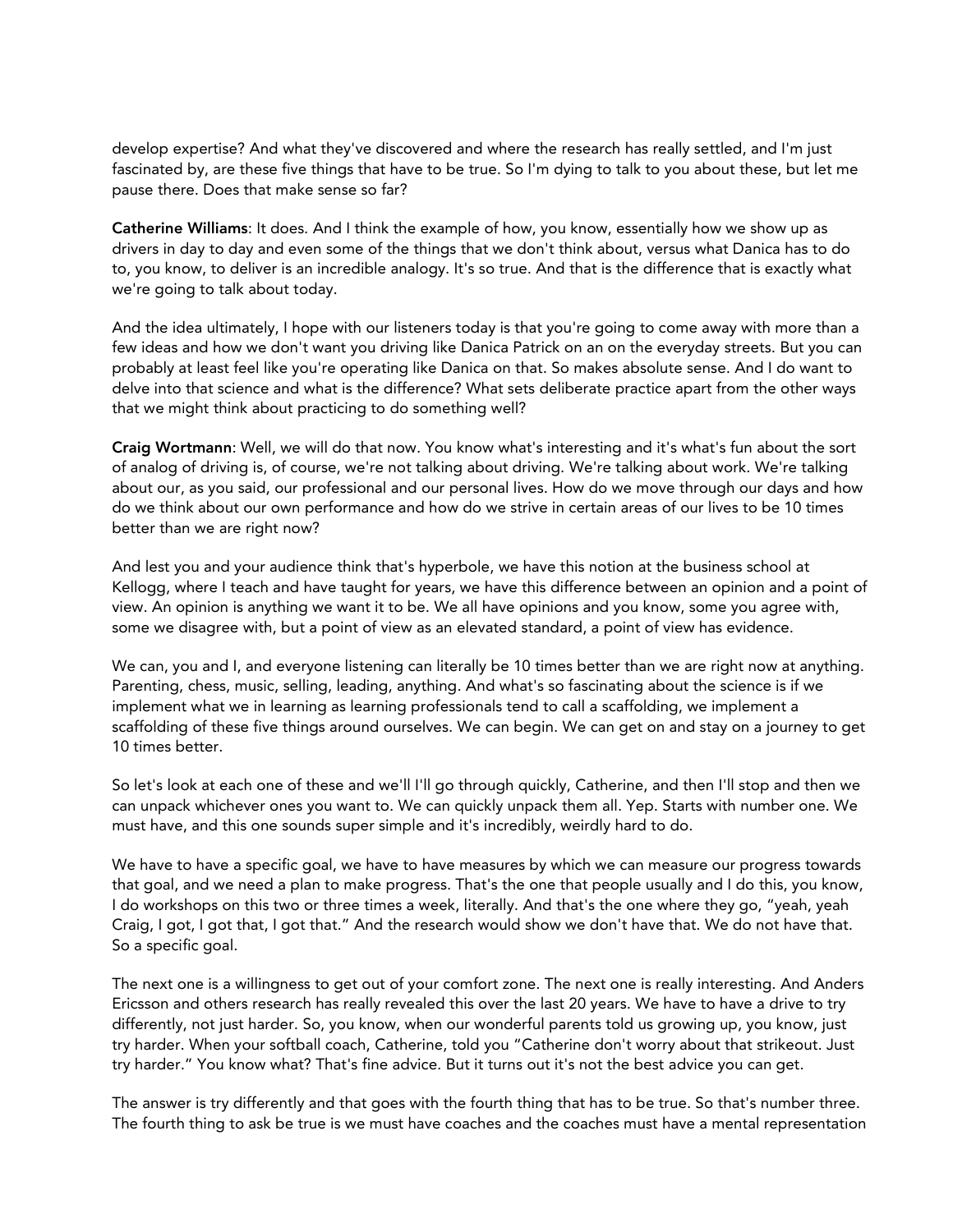of what great looks like. And we can unpack that further to the extent that we want to. And then finally, as you mentioned at the outset of this podcast, we need continuous feedback.

Craig Wortmann: So you can sort of see these as pieces of a puzzle that all have to be true. So, you know, the question is, OK, Craig, you know, the fifth piece of the scaffolding is we have to get feedback, from whom? Well, that's the fourth piece of the puzzle. You've got to have coaches. So this is, you know, this science of expertise is really powerful. And on some levels, you know, we kind of we can fall into what psychologists call default behaviors. Where we say, you know, we're nodding. We say, you know, I say, Catherine, yeah, I got it, you know, get out of my comfort zone. Yeah, I got it. It's actually trickier than it looks. And that's where it's really fun. You know, I talk to the world's brightest business students about it.

The world's most amazing corporations like Dimensional about it every single week. And we get to really dig into what actually do these things mean and how do we do it.

Catherine Williams: Well, so let's unpack a few of these, because I think I know personally, professionally, the awareness of many of these doesn't always kick in right away. And yet I would offer you've got to have all five in place. One is not mutually exclusive from the other but you mentioned number one being the hardest, you know, setting those specific goals, determining how you're going to measure your progress and then making a plan around that. So there's quite a bit there, to be honest. Right, depending on the goal, depending on what you want to achieve. But what is it that in that number one that does typically trip folks up around that particular step?

Craig Wortmann: Well, it's a great question, Catherine. I'll answer with a quick story. And this happened actually last week. And so I was overseas last week with a sales team and really interesting. And we had the very senior people in the room. And we got to this point in the discussion and I said, let's all just take two minutes and think about a goal that you have set for yourself over the next quarter, so the next three months.

And so we just silent for a couple of minutes and we had just been talking about what I like to refer to as running high impact meetings and the surprising science of meetings and how poorly meetings are run and how some very simple but powerful skills and disciplines can create incredibly impactful meetings. And so we had just been talking about that. So we stopped the 2 minutes. And this woman in the group raised her hand, said, Craig, can I talk about my goal? And I said, yes, what's your goal? And she said, my goal for the next three months is to design, based on our last conversation, to design my meetings such that I run the best meeting of anyone's week.

So my clients are having, you know, 25, 30, 35 meetings a week. I want them to look back on Friday night and I want them to say, my meeting is the best meeting of the week. It's the one that stands above. And I said, that is a great goal. And so I said, may I ask you some questions about that?

And so now you remember, Catherine, we're in number one: a specific goal, measures, and a plan. And I said, all this is, and this is again drawn straight from the science of deliberate practice, is just helping her or you helping me get concrete about the goal. So here's what this series of questions that, we actually have a tool that we've created called the Goal Coach.

The Goal Coach. What I said to her first is I said, this is a great you know, what a great goal. And this is achievable over the next three months. How will you know if you're going to be successful? So that's the first question. How will you know? And we settled on asking clients for feedback in intervals over the next three months to say, you know, how are you feeling about the meetings?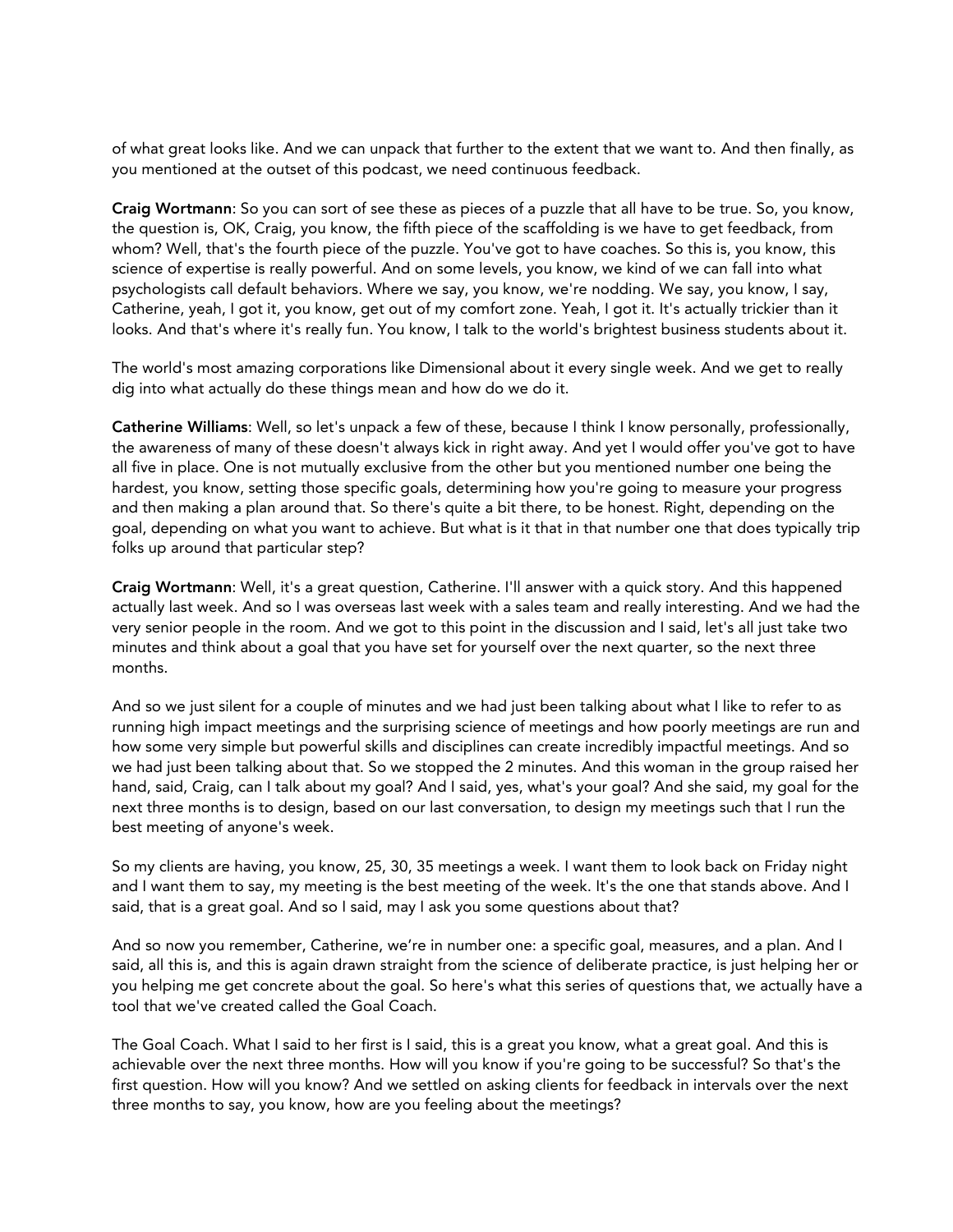Have we improved? Do they stand differently? Do they stand apart from your other meetings, et cetera, et cetera. So I asked her a bunch of questions about how will you know if you're successful? And then I said, great, OK, we've got some actionable steps here to take. And I said, speaking of actual steps, what are the two or three things that you have to do during the next couple of days to start this process?

And she said, well, I'm going to start my meetings crisply with the purpose benefit check. I'm going to end with a summary. I'm going to start ending a few minutes early because we know from research that that is a huge discipline of running meetings. And she listed off some disciplines. And I said, great, these are great actions that you're going to take.

Craig Wortmann: We then said, OK, if you're going to do those two things and this is how we know we're going to be successful, we already know the time frame which is going to be you're going to achieve, you know, start to achieve results in three months. You're going to see some results in three months. Now, let me ask you a different question.

How much of a stretch is this for you? And there was a long pause, which there always is, and she's like, well, what do you mean? And I said, her name is Ann, and I said, Ann how far out of your comfort zone are you? Are you like, hey, this is going to be simple I can knock this out?

Or are you panicked? Are you like, oh, my God, this is a huge stretch? And she said, you know, somewhere in the middle, which is a good gauge on this being a realistic goal. OK, now let me stop the story here and tell you a different story, OK? And we'll come back to this. What I have just done essentially with this amazing, powerful woman is SMART goals.

The story is, in 1981, a guy named George Durand and his co-authors authored an article that went viral about smart goals. And to this day it is known worldwide as sort of the goal setting process. Right? Specific, measurable, let's see, attainable, realistic, time-bound, SMART. It's a really simple acronym that's very powerful. Guess what? The story gets more interesting.

It turns out that much of the research on deliberate practice has happened since 1981 and we now know from the science of expertise, smart is not enough. So now back to my story with Ann, I continued I said great. So what tools do you need to get this done? And she said Craig what do you mean by tools?

And I said, well why don't we poll the company, we got a bunch of powerful people in the room right now for the best agenda. Let's find the best agenda. Let's find the best checklist for preparation. Let's find time on your calendar. A calendar is a tool. Let's block time on your calendar to get absolutely, powerfully prepared for these meetings.

Let's block time on your calendar for follow up. Let's block some time on your calendar for coaching and her eyes were so big because she was like, wow, there's a lot of things I have to do. And I said, you do, you do. Next question. Ann, what support do you need in the form of coaches? Who's going to coach you?

And she literally was looking, pointing to people in the room and saying, this person over here, he runs the best meetings I've ever seen. I said, great, sir, you are now her coach. And I said, if we had more time, I would go deep into this and I would say, how much time do you need from him? Where is that going to get calendared, et cetera, et cetera.

So now we've identified two or three coaches around you. I have my one last question for you. You just told me that all of that stuff put together, all those actions are going to take you about three and a half to four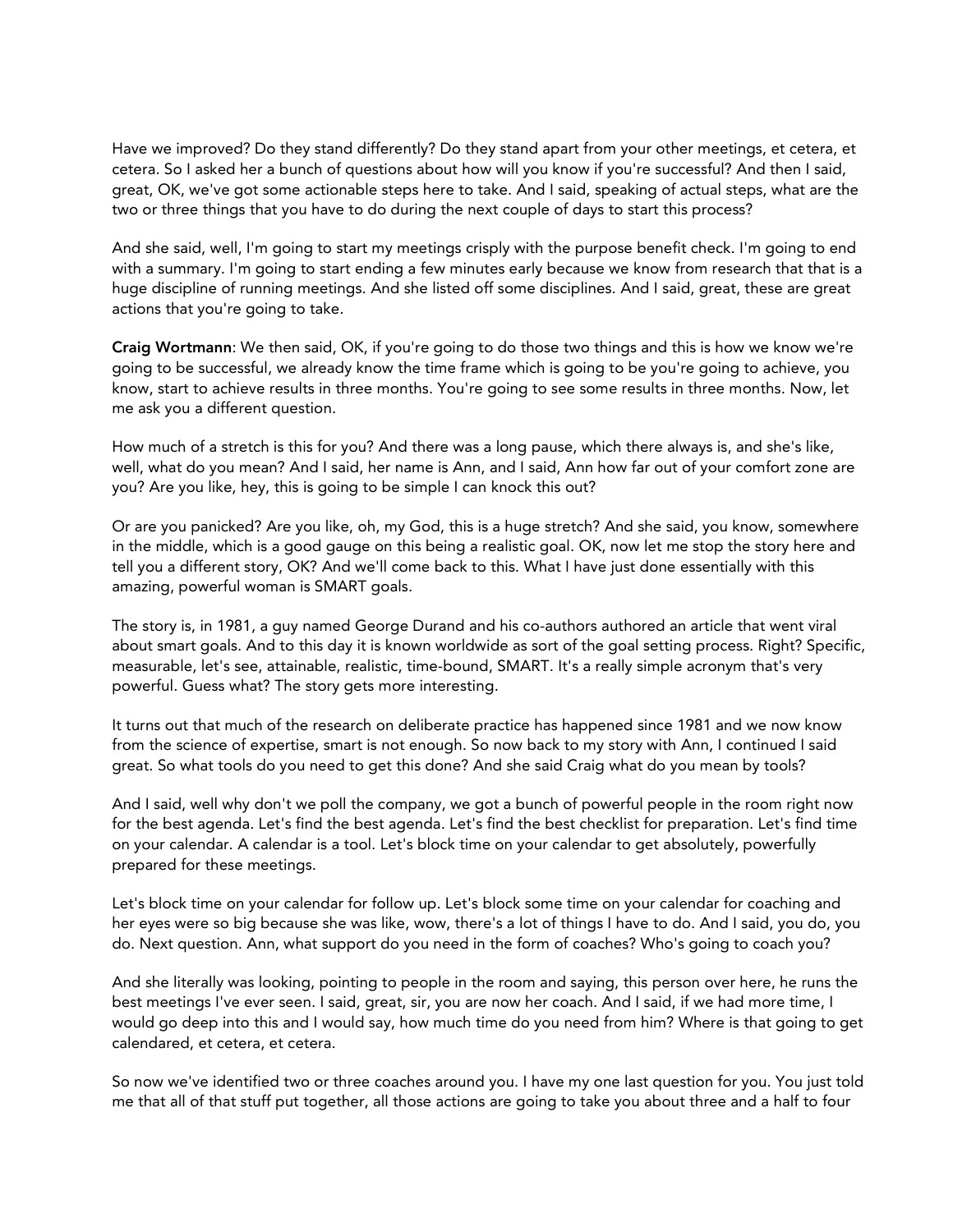hours a week. That's great. What are you going to stop doing? Because we all have the same 168 hours in the week and you don't get 172 next week, you get 168.

Craig Wortmann: And Catherine, I'm telling you, doing this two or three times a week with very, very senior people all over the world, that's the one that stumps them. And guess what the research shows? This is why most people, even very smart, sophisticated high performers in companies fail to reach their goals because they don't get concrete. And so now I've changed the acronym.

It's now SMARTS…S M A R T T S S, and the last T S S is tools, support, and stop. That's specificity. That's concreteness. Now, she knows exactly what to do to cause her to deliver the best meeting of anybody's week. So that's the first one.

Catherine Williams: What I find really interesting about that, and particularly the example with Ann, to your point, even if you put pen to paper and you have great clarity on what it is that you're looking to achieve, allocating the time quite honestly, probably underestimating the time that you need to apply to it is absolutely I think where a lot of organizations fall down.

I was just doing a strategic planning session last night actually with an advisory firm it was last night because I'm on the East Coast and this firm's in California. They have great brains, great resources, great people, great systems, great technology. The lack of a strategic plan is just putting time in on it, you know, and this idea that, as I often say, you can't do it at 3:00 on a Friday afternoon either.

So I think that that makes sense. So applying the time around that for sure. So you mentioned in that story as well too, that needing to try things differently or try to do things differently, not just harder. Hopefully I didn't butcher that too much. And I'd love for you to talk a little bit more about that because I think as well we look around for the playbook, right?

We look around for the road map, we look around for the thing that will certainly just help us shortcut maybe even a little bit. And then we get going and it's maybe really not a lot different than what we have been doing previously.

Craig Wortmann: Yeah, for me, this part of the research really gets fascinating because, you know, we've all heard this phrase for a million years, you know, don't work harder, work smarter. OK, well, what does that mean? It's just like the same thing is, you know, oh, Catherine just set a specific goal. You know, set a goal, and it's like, oh, OK.

So the interesting part of the research, what Anders Ericsson did, he was he was for a time, his lab, I believe, was at the University of Wisconsin in the United States. And he did a very clever, he and his research partners did a very clever thing. They brought a second-year university cross-country runner named Steve Faloon into their lab.

So this young man is you know, he's a Division One runner. So he's a very accomplished runner. By the time you get to a Division One program, you know, you're 19-20 years old. You've been running hard at it for, you know, seven miles a day for many, many years. And so this young man was chosen because he was very gritty. He was very disciplined.

They also chose him, and this is key to the story. They chose him because he had an average IQ. And they sat Steve Faloon down on the first day and they said, Steve, we're going to we're going to conduct an experiment on raw memory. We're going to give you random numbers one per second, and we're going to give them to you in groups. And you have to repeat those numbers to us in perfect order three times in a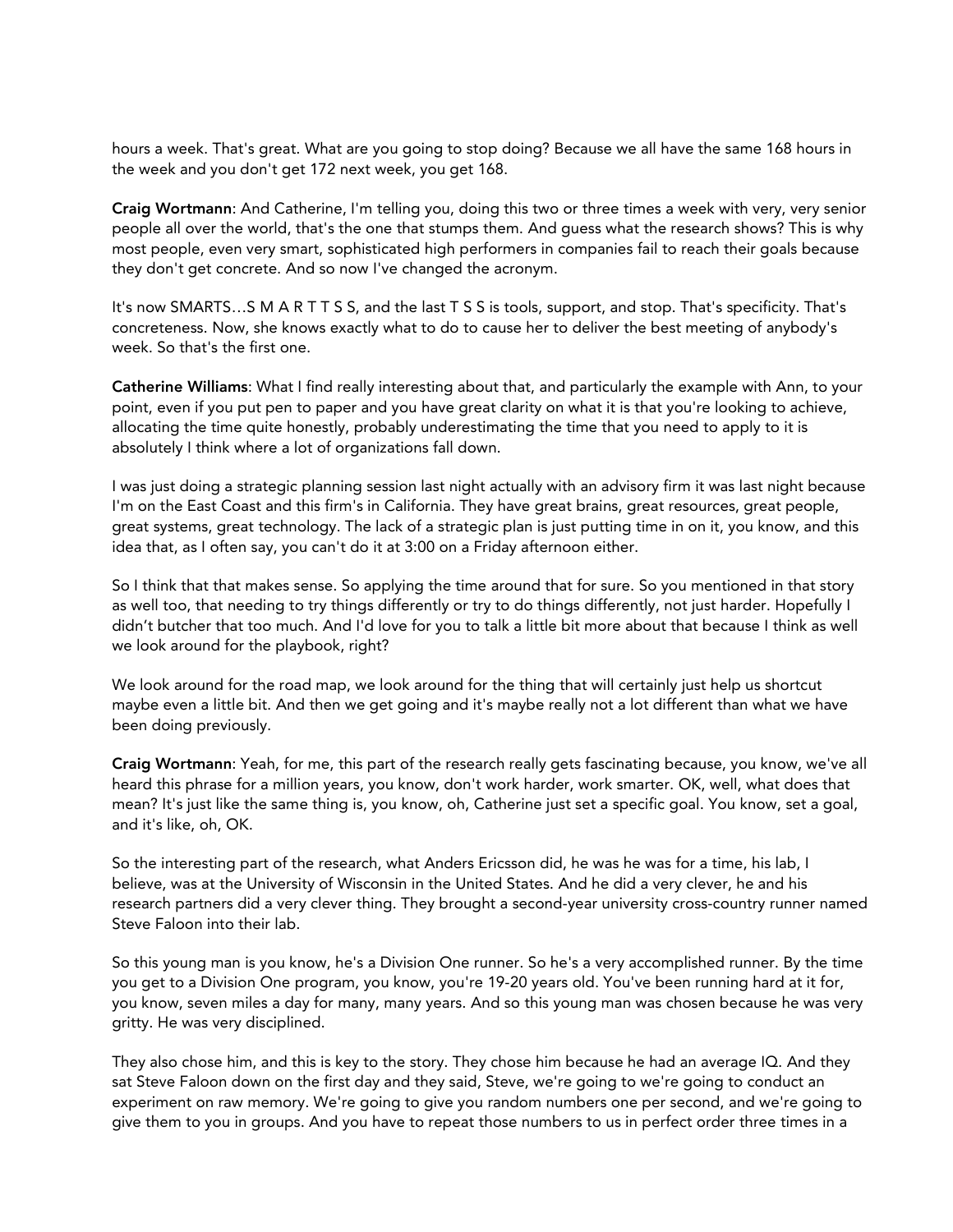row, and then we'll give you another digit. So, for instance, Steve, today we're going to start with seven numbers, you know, two, three, six, you know, up to seven. And then you repeat those back to me, to us, and you have to repeat them three times in a row perfectly. And then we'll go to eight and then we'll go to nine. And you can stay Steve, in the experiment as long or short as you want, you can drop out whenever you want. We're just testing your raw memory. So the story just gets super interesting because over a couple of weeks, Steve Faloon got to the point where he could reliably repeat three times in a row with perfect accuracy, about 21 numbers in a row.

It's a lot of numbers. And then he got stuck and he hit a ceiling for a couple of months. He got very frustrated because he just could not get 22, 23. He just couldn't. He could do it once or twice. He couldn't do it three times and it just couldn't do it so he was topped out.

His raw memory, short-term memory was topped out. And then he realized something. He realized he was a cross-country runner and that one of the memory structures available to a sophomore cross-country runner is race times. And he started putting them in triplets. So he would hear, and I'm making this up, but he would hear two, three, six, and he would say, oh, that's a good split for whatever race.

And that's a memory structure. So he would remember it. And he went to 44 numbers. And by the time he was done with the experiment in about 12 months or 13 months, he could remember 81 random numbers three times in a row. Think about that. 81 numbers. Now, here's the interesting part. What Anders Ericsson discovered in this research is that when he would hit the ceiling at 21, trying harder made no difference.

You can't tell your brain, your raw memory, just work harder. You have to try differently. So he figured out triplets and then when he got to 40 something he figured out quads. He would remember four numbers in a row and then group them. And that was trying differently. And what they did cleverly in the research is they brought in another sophomore cross-country runner named Dario. Dario, by the end of the experiment, he went faster than Steve Faloon and he can remember 101 numbers. And the interesting thing that Dario had that Steve Faloon did not have was a coach. And the coach, his name was Steve Faloon. When Dario got stuck, Steve said, Dario, you're a runner. Just put them in triplets. And he went, oh, and he progressed.

So your coach can help you try differently.

#### Catherine Williams: Yeah.

Craig Wortmann: So it's just fascinating stuff.

Catherine Williams: I love that. And, you know, we often, particularly with young and upcoming professionals even, you know, certainly here within Dimensional, but as well with the clients we work with, you'll find that coach, find that mentor, look for someone who has excellence in some of these areas and you know, and really engage with them. A good coach will help you think differently about what you're doing.

So that that absolutely makes a lot of sense and can be incredibly powerful and quite honestly, it's probably likely someone, maybe you have to look a little bit, maybe you have to really dig, but likely it's someone within your current ecosystem even.

Craig Wortmann: We always say, Catherine, I always say to people, I said this overseas last week, we acquire coaches, we acquire coaches. They're actually all around us. Again, like any of these five pieces of scaffolding we're talking about, they seem obvious on their surface. Many people assume that they have one coach in their life and that's their manager.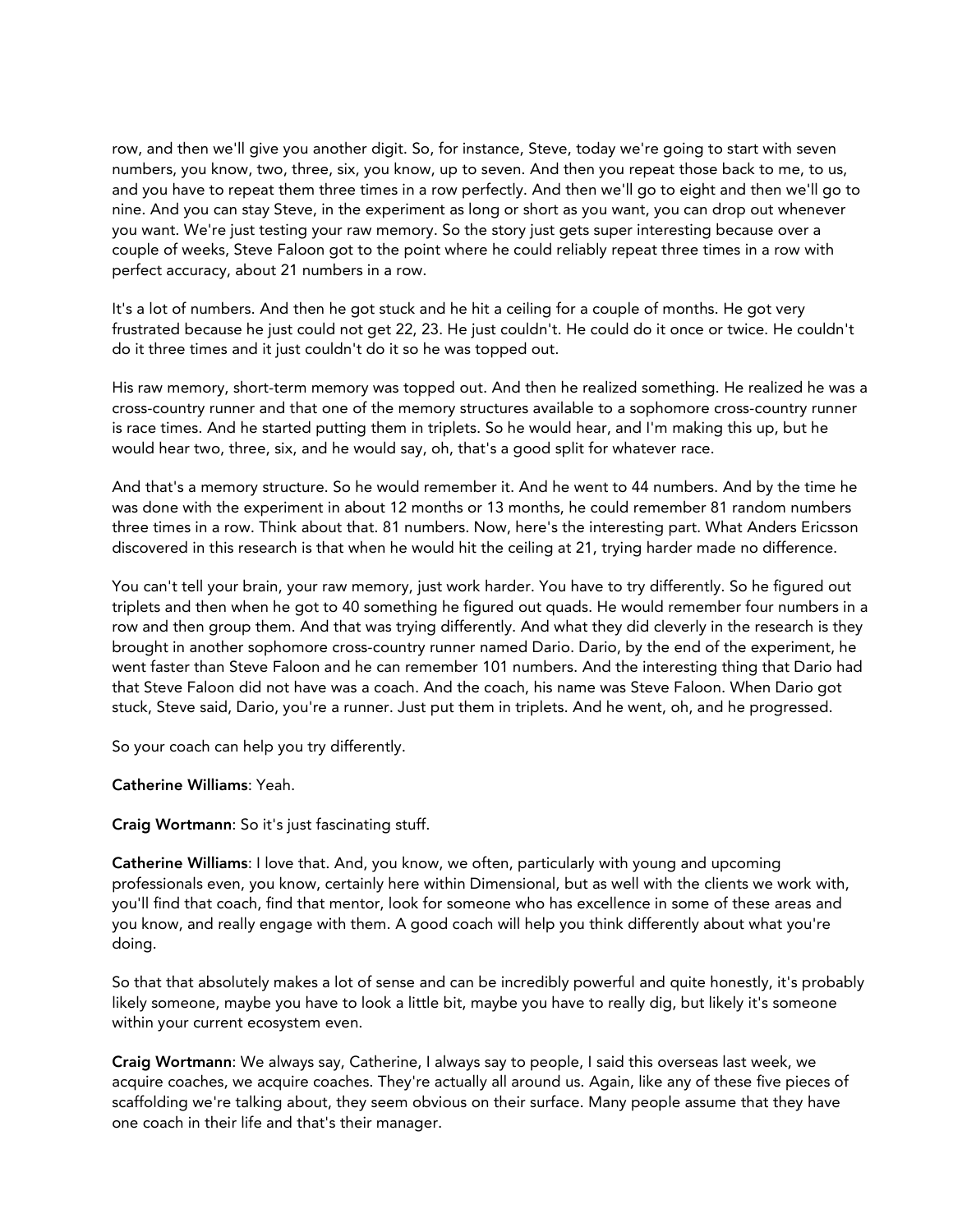Right? That's ridiculous. So yesterday I did an entrepreneurship bootcamp at the business school with a couple of colleagues and one of my fellow professors who's a quite famous person, he and I walked out of the room and we gave each other feedback, because in that moment he's not just my, in the moment of the bootcamp, he's my co-professor.

We're co-facilitating a huge bootcamp on entrepreneurship, but after it ends and we walk out to a private space in our office, he's now my coach and I'm his. And so we gave each other feedback. So he goes from my fellow faculty member to my coach, and me for him. Once you start to think about that way, you realize that you've got coaches all around you.

Now what you need is a mechanism, a methodology by which they can give you them, give you feedback, and you can give them feedback if you're coaching someone else. And so, you know, if you think again about an elite athlete, she or he, they are surrounded by coaches. They have strength coaches, they have strategy coaches, they have nutritionists, they have stretching coaches, they have mindset coaches, they have brand coaches. They're surrounded by coaches.

Catherine Williams: Well, that's the perfect segue way to unpacking number five. And, you know, in the interest of full disclosure, I absolutely want to say that I think in so many ways, this particular structure feedback that we're going to talk about is, there's lots of different ways, but this particular way of giving what I think is great feedback is one that we have been deploying here at Dimensional.

And it's really had, I think, a very powerful impact. And we'll talk a little bit more about why. And I think it'll be obvious to our audience as we talk to this structure, like why is this so powerful? But in the spirit of that, let's talk about it. Let's talk about the framework of what we call two-by-two feedback.

I think that's where we ultimately want to go. But, you know, this idea of getting continuous feedback in concise, regular, rapid fashion, following a concrete structure each time. I mean, this is it's, you know, sit up everyone if you're only casually listening, chewing your sandwich or half listening to what's going on in the background. Listen to this part because this is I think this is a game changer for so many individuals and certainly so many organizations.

So with that, now that I've set that all up, set up expectations, you can tell I'm super excited about it. But, you know, when you live it and breathe it and use it, right? Like that's what it's all about. So this idea of continuous feedback and the framework that you've developed around this, let's share that.

Craig Wortmann: Well, thank you for those kind words. That's super great. And it's been so much fun to work with Dimensional on this. So, you know, we keep talking using this metaphor of a scaffolding. The thing that holds all that up is the ability to give feedback. So you got to have coaches, you got to have a goal, you got to try differently. You got to get out of your comfort zone. Now, how do you structure a conversation where you can get performance feedback? And again, it's very helpful to keep an elite performer in your mind's eye, a musician, a chess master, an athlete, whatever that person is, and the best of the best, think about what their day looks like.

And now I'm going to juxtapose where most corporations in the world actually settle on this. And by the way, I've been part of I'm an entrepreneur now, but I've been part of large corporations like IBM and others, wonderful companies for years and years and loved every, you know, loved almost every minute of it. However, where most corporations have settled on this is the annual performance review.

And if you think about that for a second, it's ludicrous, right? The annual performance review is actually an annual compensation review. It's not about performance. It's about you know, it's overall performance,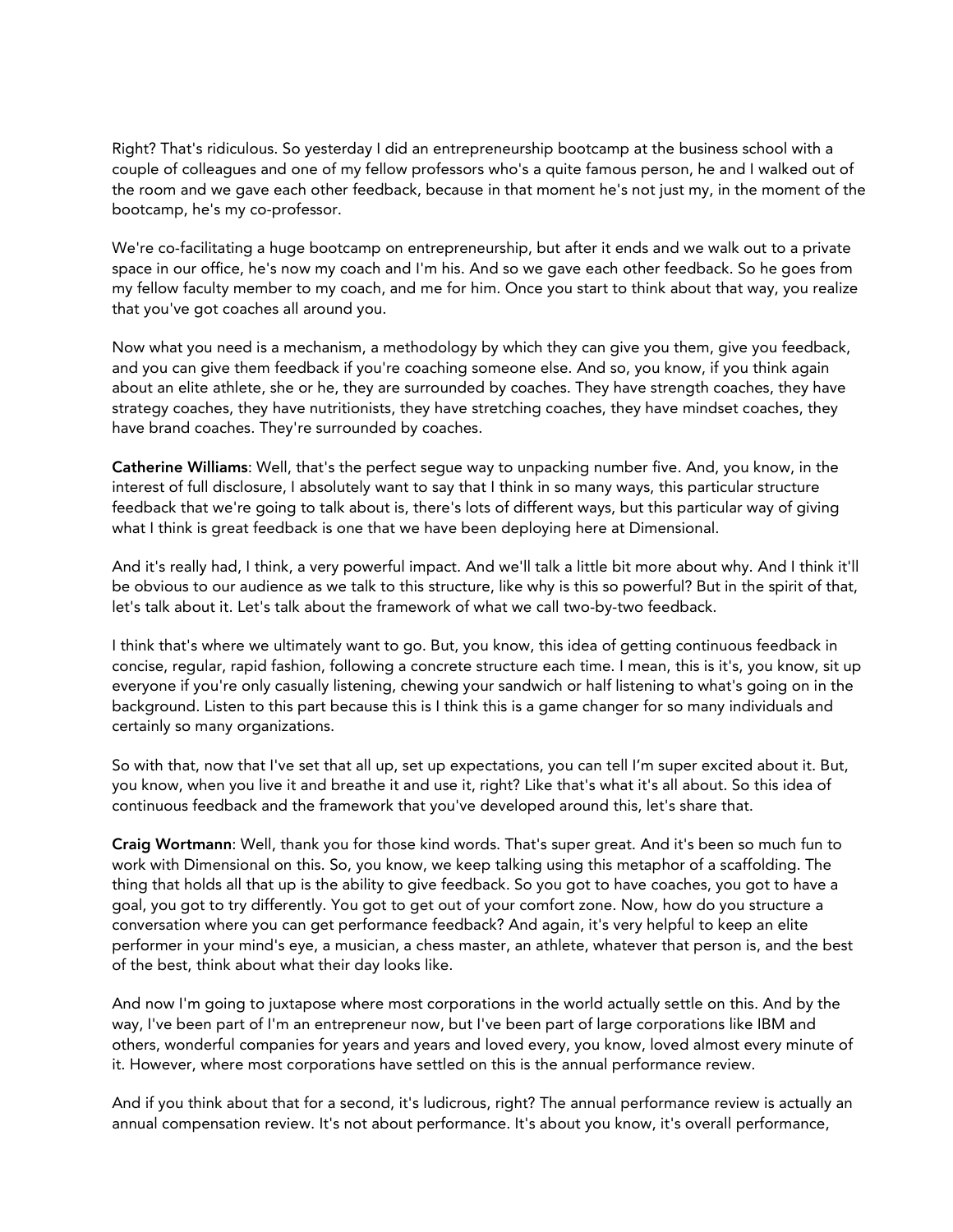aggregate performance, but it's really a compensation review. And that's fine. There's nothing wrong with that. But how do I know I'm performing right now? How do I know I'm performing in this podcast well or poorly?

How do I know if I'm performing at work on a day to day? How do I know how I did in the bootcamp yesterday that I taught at Kellogg? And so the thing you mentioned is one of, if not the most, it's one of the most powerful leadership and performance tools I know. We call it, as you said, Catherine, the two-by-two feedback framework.

And it works like this. Let's just say for fun that you and I get done with this podcast and you say, OK, Craig, thanks for doing that. Let's do feedback. And here's exactly what you do next. And here's the two by two. You say, Craig, what's one thing you think you did well just now in the podcast? And I say, whatever, you know, I had fun.

You know, whatever I say. And you say, great, here's one thing I think you did well and you give me a piece of "did well," thereby building my confidence. Then you say, as my coach remember, you're my coach. You say, Craig, great. What's one thing you would do differently? If we rewound the tape, we do this all over again right now, which we're not going to do, but what would you do differently?

And I say what I think about it and I say what I say. You and I might talk about it a little bit, and then you say, great, Craig, here's one thing I would like you to do differently next time. And I say, thank you, Catherine, or we talk about it a little bit and that's it. It is no more mysterious than that.

It is a secret hiding in plain sight. So if you think about these as columns, you go, Craig, what's one thing you did well? Here's one thing I think you did well, that's left-hand column, that builds my confidence. The right-hand column. Craig, what's one thing you'd do differently? Here's one thing I would suggest you do differently, that builds my competence.

So it's confidence and competence. And it is the most powerful one-two punch I know. And Catherine, I can tell you this with a straight face because I am the luckiest guy in the world. I am surrounded by coaches. This happens to me probably five to seven times a week. I get feedback. And when I get it, it does not mean I always agree with it.

Sometimes it's super awkward because it makes me defensive or it makes me feel bad. Well, guess what? Welcome to the business world. I'm here to perform. And so. And what if all the way back to the beginning, if I'm that average driver and I never get feedback on my driving, I will never improve. In fact, the news gets even worse, Catherine.

I can look you in the eye and say I am a worse driver today, and I think I'm a pretty decent driver. I don't get in accidents, knock on wood, I don't get tickets. I'm a decent driver, but I'm actually a worse driver today than I was when I was 21 or 25 years old. Why? Because I've stopped paying attention.

And the question for us is again, this is not about driving. It's about our performance as parents, as professionals, like are we paying attention? Are we saying this thing, running meetings, doing podcasts, teaching bootcamps, I'm going to be 10 times better than I am right now? I'm going to get on this journey. So that's what the feedback mechanism does.

Catherine Williams: So I want to take you back to the early days. I know this is years ago relative to this framework and those first few times that you gave feedback within the two-by-two framework, and you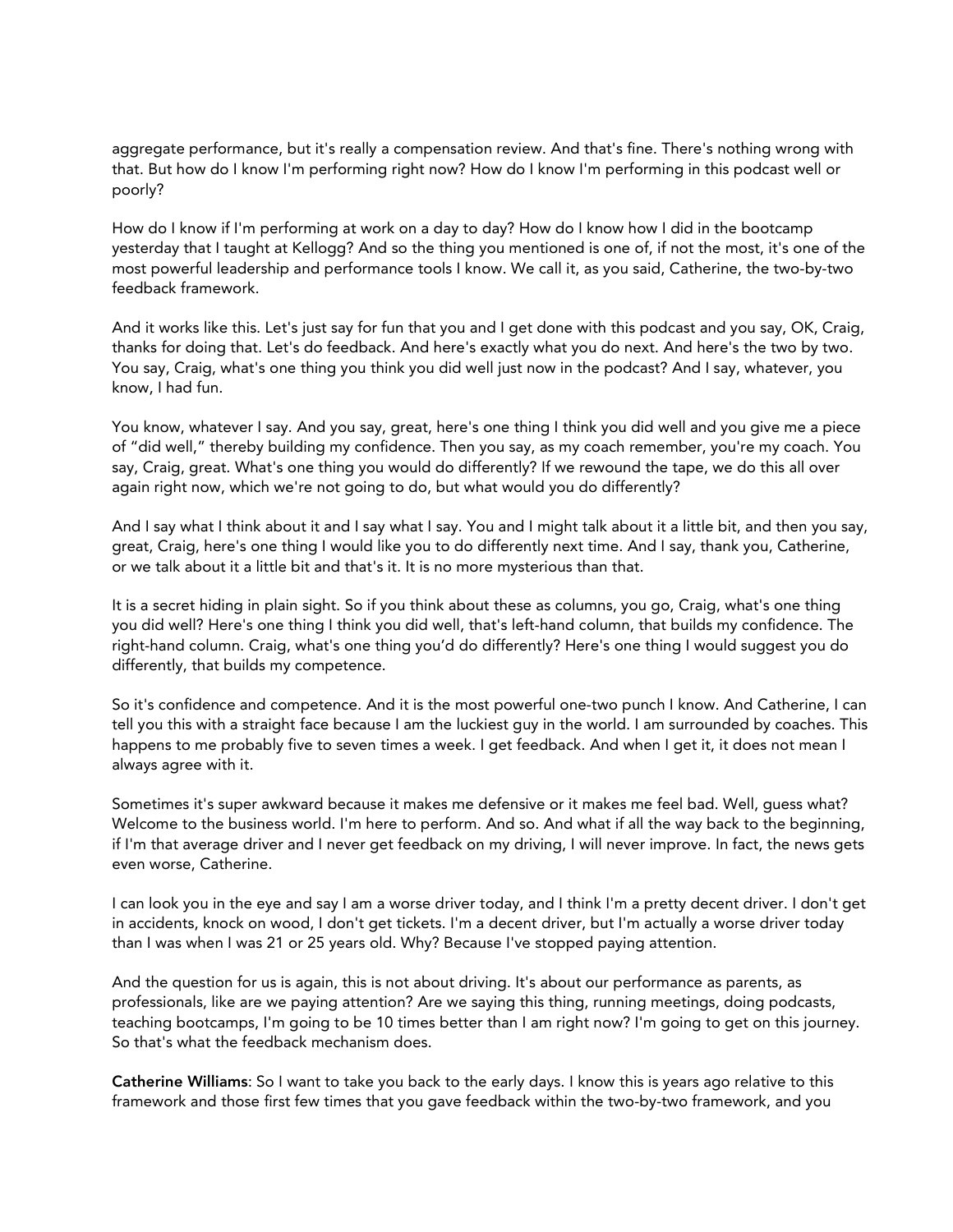talked a little bit about this week receiving some of that feedback and absolutely kind of, you know, how we feel. Do we agree, disagree, that sort of thing.

But the giving of the feedback, I think is as well. Right? A really, well, it's critical to this framework and it's a really important muscle for people to build, particularly when they're giving that feedback to maybe their boss, right? You know, that's usually, and I'll share one of my early stories with the two-by-two feedback and giving that to someone I consider my boss.

But think back to those early days. How did that feel? Where was it successful? Where did you stumble? What did you have to really figure out in order to effectively give feedback within that framework?

Craig Wortmann: Yeah, it's a great question. And I'm going to be very blunt about this. The first few batches of pancakes are it's just awkward. It's awkward, and I won't paint it any other color. I mean, you are you know, if I'm coaching you there is a point where I say, Catherine, here's what I would suggest you do differently. And it might hurt a little bit.

You know, it might hurt a little bit. And sometimes it does and what I realized is if you repeat feedback over, meaning not repeat the words, but repeat the process of giving feedback, it's magical because it only takes three, four, maybe five times for you to realize I've got your back. I've got your back. I'm not criticizing you.

I'm helping you become a better performer. It would literally be like an elite athlete. Your coach going, Oh, Catherine, great, great day, great, great job, great job today. That's it. That would never happen. Right? They review game film for a reason. And so it's that version. But again, when you start this, I'm going to jump to your question on giving senior people, your boss feedback, too, because that's a specialized version. Makes it even more awkward.

What I think your move is there is if you're starting this process of using the two-by-two feedback framework and you would very much like to coach your boss. What I think the best move is, is to begin that process, let's say, Catherine, you're my boss and I'm going to present this and I'm going to say, here's what I would do first. It'd be sort of a one, two or three thing process. So the first step of the process is I would say, Catherine, I came across this really interesting feedback process and I want to sketch it out for you and just sketch on a whiteboard. I'll take four seconds to sketch it on a whiteboard, teach your boss this framework and then say, Catherine, I'm trying to get better at what I'm doing, you know, for you, for me and for us.

Would you use this feedback framework on me? You know, a couple of times a week when you see me perform or not, you know, perform well or poorly and see if you can recruit your boss into being the giver of the feedback. That's step two. So teach, step one, recruit, step two. And then at some point and again, I can't possibly know, but it might be a week. It might be a month, it might be a year. Say, Catherine, you know that feedback process we've been using? Can I use that on you? Is that OK? Right? And if it's you know, some bosses that will happen in an hour because some bosses will see it and go, hey, I'd like I'd like you to give me feedback. And then you're on your way. Some are more recalcitrant.

Catherine Williams: I'm wondering what your perspective is on the kind of the "did well" side, which, as you said, is all about building confidence or as "do differently" is the competence piece. And absolutely it can be challenging to think about those "do differentlys" for sure. And communicating them, picking the right words. You know, I, I sometimes say to my young associates, sometimes you just have to start with, this may come across a little awkward, you know like just own it, like just put it out there like, oh, you know, I've never had anyone balk at that.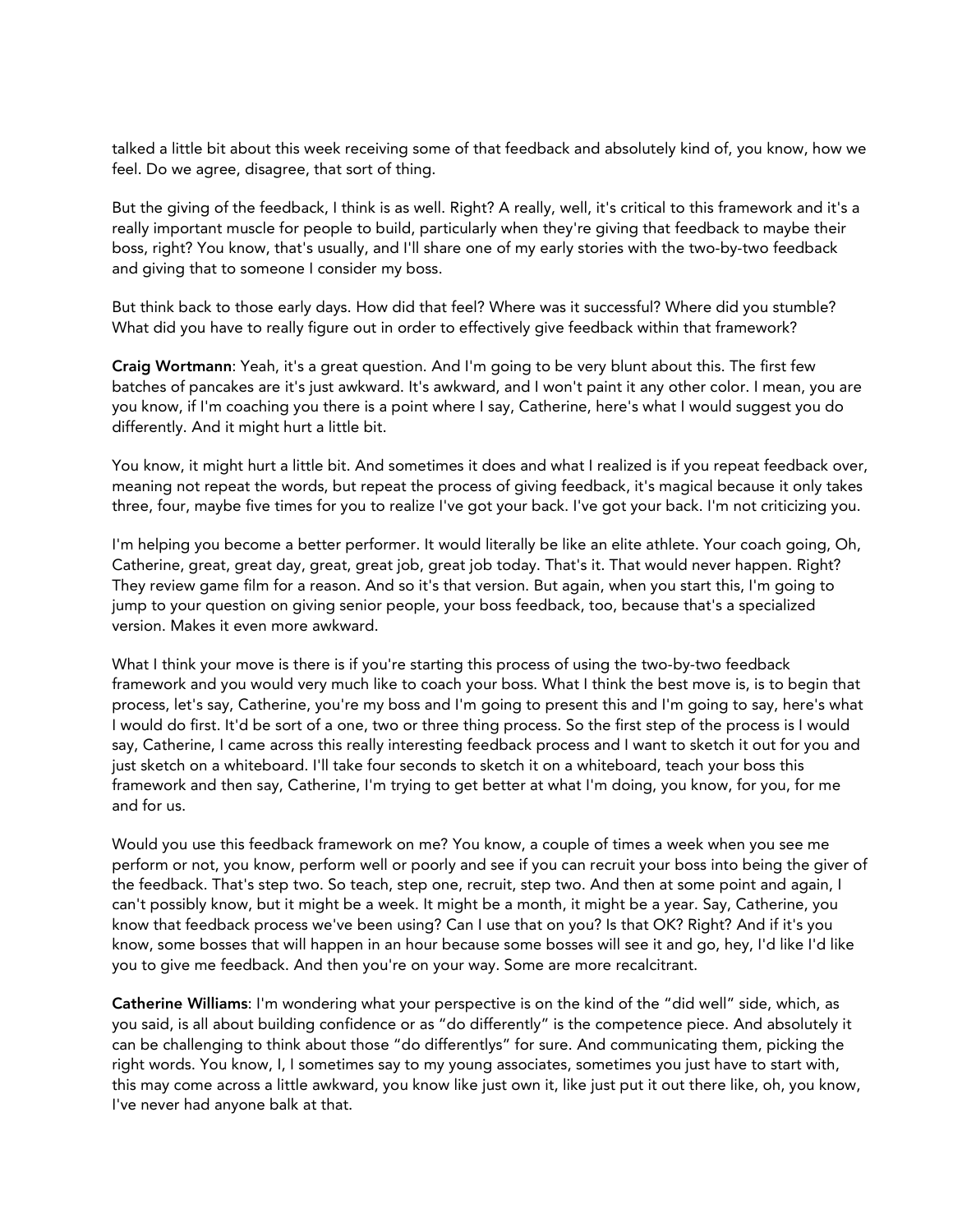But on the "did well," this idea of you know, of course you cannot just say you were great, you're great, you're fantastic. Right? Like that is not helpful feedback. And so I sometimes find that that's actually even myself a harder thing to do to really come up with something super tangible on the "did well" not just because they did everything well, but because I think we take a shortcut on that at times.

I don't know if you've observed that or not. I'd be interested in your thoughts around that.

Craig Wortmann: Well, you're right on target. We often get lazy and I believe that's the word. It's, you know, another a better word for lazy is undisciplined. We just don't have discipline in the moment. I say, Catherine, great job. That is empty sugar. There's you know, you feel good for two seconds and you kind of go OK, what does that mean?

Now, this is why this scaffolding of deliberate practice we're talking about is so critical. And remember, the fourth piece is a mental representation of what great looks like. What that actually means is, when I watch Catherine do something, run a meeting, give a speech, run a podcast, lead her people, whatever it is.

What I am observing is I'm watching for the particular skills and disciplines that Catherine is applying in that moment, the choices she's making, the way she's behaving, and I'm looking for specific things. Now, the best way to move beyond, hey, Catherine, great job, is what we call a feedback alliance. So now you've got the two-by-two feedback framework.

But guess what? Before you walked on stage and gave that speech, you and I had a different conversation as coach and coachee, right? Coach and athlete. You pulled me into a room and said, hey, hey, coach. Hey, Craig, I'm going to give this speech. What I would love to have you do is provide me feedback on how I engage the entire room with eye contact, body positioning, how I walk in and out of the crowd and just draw people in, because we know that is a bucket of skills and disciplines of great presenters, great speakers, right?

And we both know that's one of the many, many mental representations of what a great speech looks like. But now guess what you've done? You've given me a great gift because now when you're done with the speech, we go back in that room. I can say Catherine and my "did wells" and "might do differently" are focused on that.

So now I'm actually coaching you using the feedback model on a mental representation of what great looks like based on what you've asked me. So it becomes very specific and concrete.

Catherine Williams: I think that's fantastic. It, it not only sets expectations, right? Sets, sets it up that you're going to have this, this conversation afterwards. Which is another reason why ending your meetings five minutes early allows time for that.

### Craig Wortmann: Yes, exactly.

Catherine Williams: But it gives a focus. It gives a purpose. Because especially for something that might be big and wily, like a big giant client meeting or a big corporate meeting or even for that matter, or a big project of some kind. So I love that. I think that gives a lot of great focus to the conversation.

Really, really great advice there. So I want to circle back in just our remaining moments here to the why in your experience, your work with businesses around the world, when organizations start focusing on the act of deliberate practice, these five areas and then as we've been talking about here most recently, specifically this feedback loop, really, really building that muscle.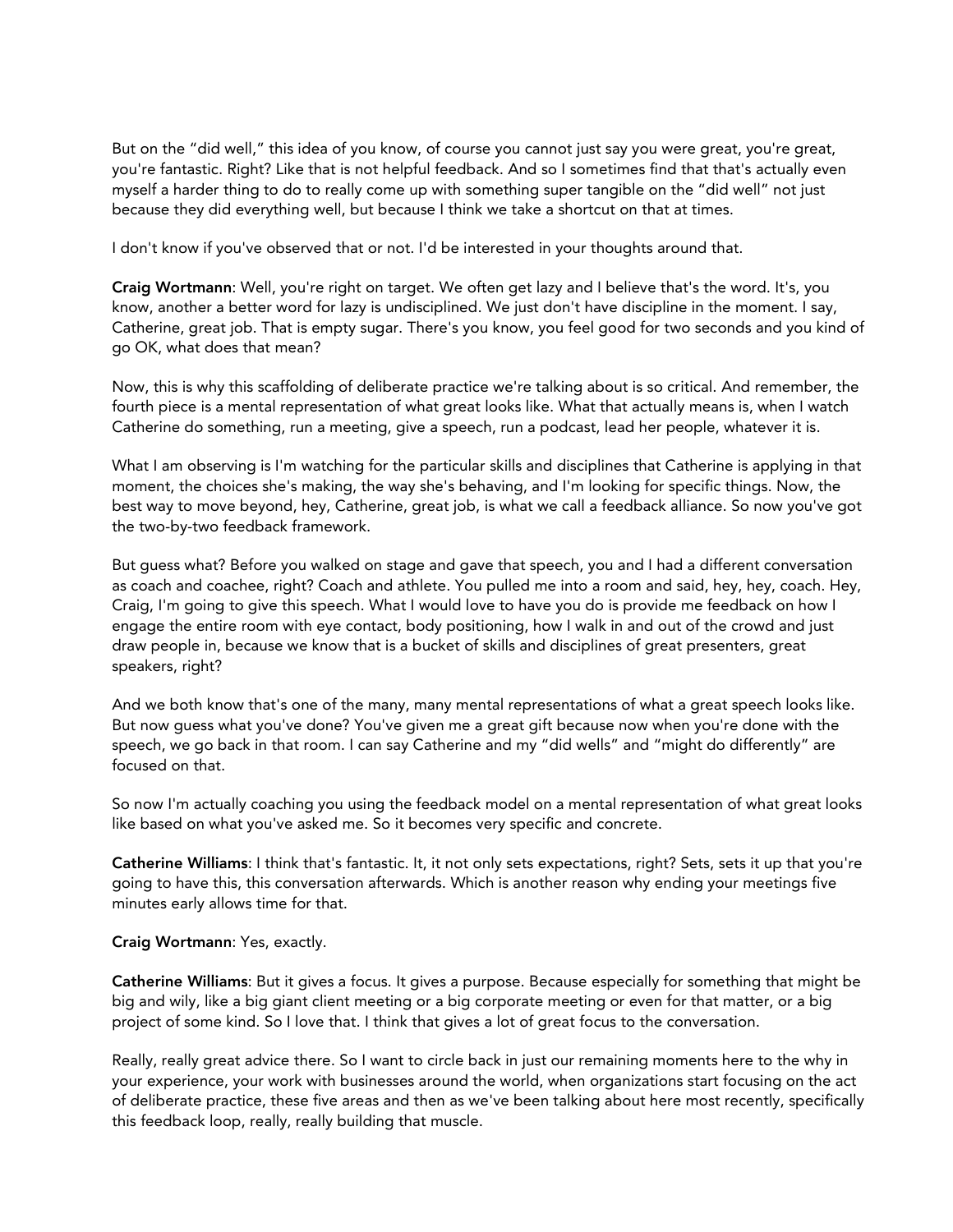What have you seen is the impact on the businesses that that you've worked with that have really fully employed and embraced this construct?

Craig Wortmann: Yeah, I'll give you an anecdote that we got a great gift just recently from a founder entrepreneur here in Chicago who founded a company not all that long ago and now has 800 employees. So this company is just exploding and it's just super fun. Yeah, it's a rocket ship and it's just we got a chance to do this, work with them and build a system of deliberate practice.

And he gave us a great gift because he called and he, he said, you know, and I won't use the exact word that he used, but he said, Craig, when we first met and you told us that we could be 10 times better than we are right now, I thought you were full of it. He used a different word.

And he said, now that we've been through this and we've built this scaffolding, not only do I view that it's possible but I view that it's probable. And so, Catherine, I think my answer would be, you know, we have seen individuals, teams and even organizations transform themselves. And it is just so fun because the research is right there.

It's just right in plain sight. It is not rocket science, even though it is the science of deliberate practice, it's not rocket science. I mean, these five things are right in front of us, but it is really getting on that journey. And that starts with a decision. The decision as each of us as individuals saying to each other and saying to our coaches and saying to our families, you know, I am going to pick this thing, you know, public speaking, handling objections, prospecting new leads, telling stories.

I'm going to do this thing and I'm going to get 10 times better and you're going to see the result, you're going to start to see the results within a couple of months. And here's how I'm going to do it. It's just a decision.

Catherine Williams: It is a decision. And I think it's a cultural one. It's a business decision for sure. Organizations are thinking very carefully about how do they want to operate and the impact it can have on their clients. Even, you know, talk about getting feedback, getting feedback from your clients, right? We could spend a whole other hour talking about that, right?

Craig Wortmann: We could indeed.

Catherine Williams: And we absolutely have several situations here where members of our team, as I was sitting out with a client and saying, you know, we're going to go through this meeting today. We're going to talk about this stuff at the very end, I would love to get a little bit of feedback from you, right? Does that make you proud?

Craig Wortmann: So proud. So proud.

Catherine Williams: But, you know, I certainly remember early on in this process, one of the first people that asked me to give two-by-two feedback was Bryce Skaff. And I think Skaff and scaffolding, there's a little bit of irony there. He's our co-global head of the client group, and it was intimidating. I'm not going to lie, like it really, you know and I'm someone whether if your management or middle child of two therapists. I don't know. You know getting feedback is not necessarily a challenge. But in this construct it really does make you think carefully, purposely and concisely about what it is that you're doing. And so, yeah, whether you're giving that to a boss, a colleague, a peer or someone that you have an input on how they develop as a professional. So really powerful opportunities.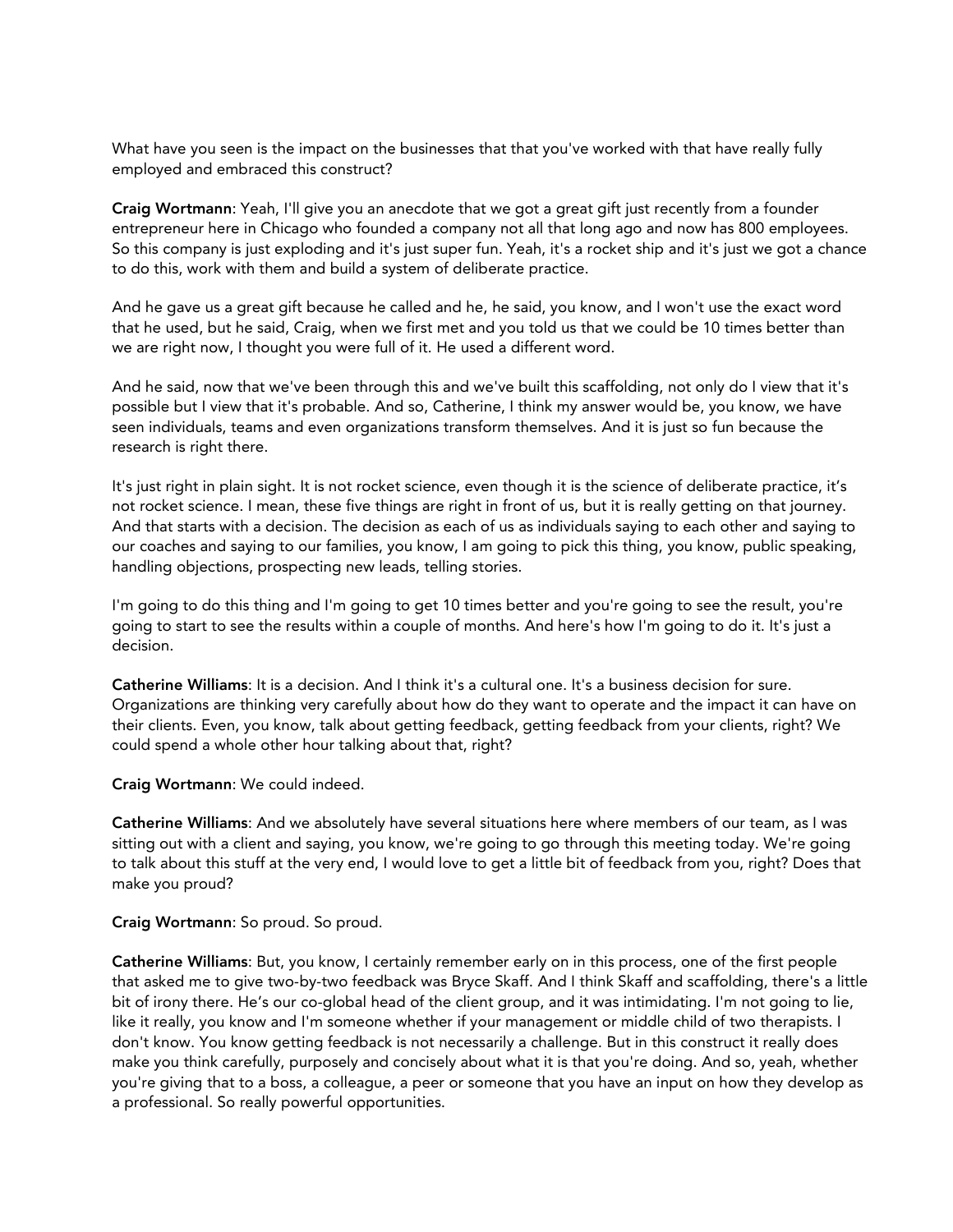#### Craig Wortmann: Oh, I love it. Yeah.

Catherine Williams: And, you know, I'm still here. So clearly the feedback was…so, but with that, I have so appreciated our conversation. There's so much in the way of the tools and resources, the way that you engage with professionals and business owners around the world. So I really want to encourage our audience to, to find you on Instagram and LinkedIn to check out the Sales Engine tools that are available.

Some of what we talked about today is available right on your website. You make it very clean and available and transparent for advisors and, for the advisors we work with, but clients in general. But I'd love to end, if you don't mind, I think, you know, when I do look at the work, you're CEO of a large organization, you're deeply engaged in the research and consulting, the science of everything that we've talked about here today.

So I want to ask you a question I've asked my last few podcast guests, and it's based on a quote from James Mattis, who is a Marine Corps General and Former Secretary of Defense. And he talks about solitude and how it allows you to reflect while others are reacting. He says we need solitude to refocus on perspective, decision making rather than just reacting to the problems as they arise, which we can all relate to that I think. So I would love to ask you, as a leader, as a growing, evolving business, how do you recharge? What do you do to perhaps seek solitude so that you can show up as not only the best consultant and coach, but also business leader in your life?

Craig Wortmann: Well, thanks for asking. It's a great question and it's a neat quote as I reflect on that question. My answer is with routines. So I have a lot of routines in my day, and it's not overly robotic or scripted, but there are some non-negotiables. I'm what's called a lark, so I get up really early in the morning and very, very early.

And so I start my day in solitude because nobody else is around. And so I often will come to one of my offices. I'll be at the business school or I'll be at my office up in Wisconsin, and I will have literally three to four hours in the morning. That is work time, but it's also reflection time. So that's one way I do it.

And another routine that uses my calendar as what we in learning call a "doing device" is I also do build in blocks of time between meetings. So we never schedule me back to back to back to back because there's just you know, it's not necessarily solitude is not really the word. It's just reflection time and prep time.

But I find it but that's often done by myself and I find that that has been a real life changer for me. It took me a long time to learn that. Just that simple thing, but now that I have, it's been a real game changer.

Catherine Williams: I love that it's carving off that time, even right as you talked about earlier, make being purposeful about that, which, you know, time is precious, and we don't have a lot of it. But boy, I love that. That's fantastic. Craig, thank you for joining us. It's always great to talk with you.

Craig Wortmann: So great to be with you. Thanks for having me. This was really fun. I hope it was helpful for your audience.

Catherine Williams: I think it was. I think it is, you know, helping our advisors think about the clients we get to work with. Think about what, you know, how do they just get to that next, that elite level that they're looking for in whatever manner that means. Right? Whatever that looks like for their businesses. I think it's really powerful. Again, Craig, thank you for joining us.